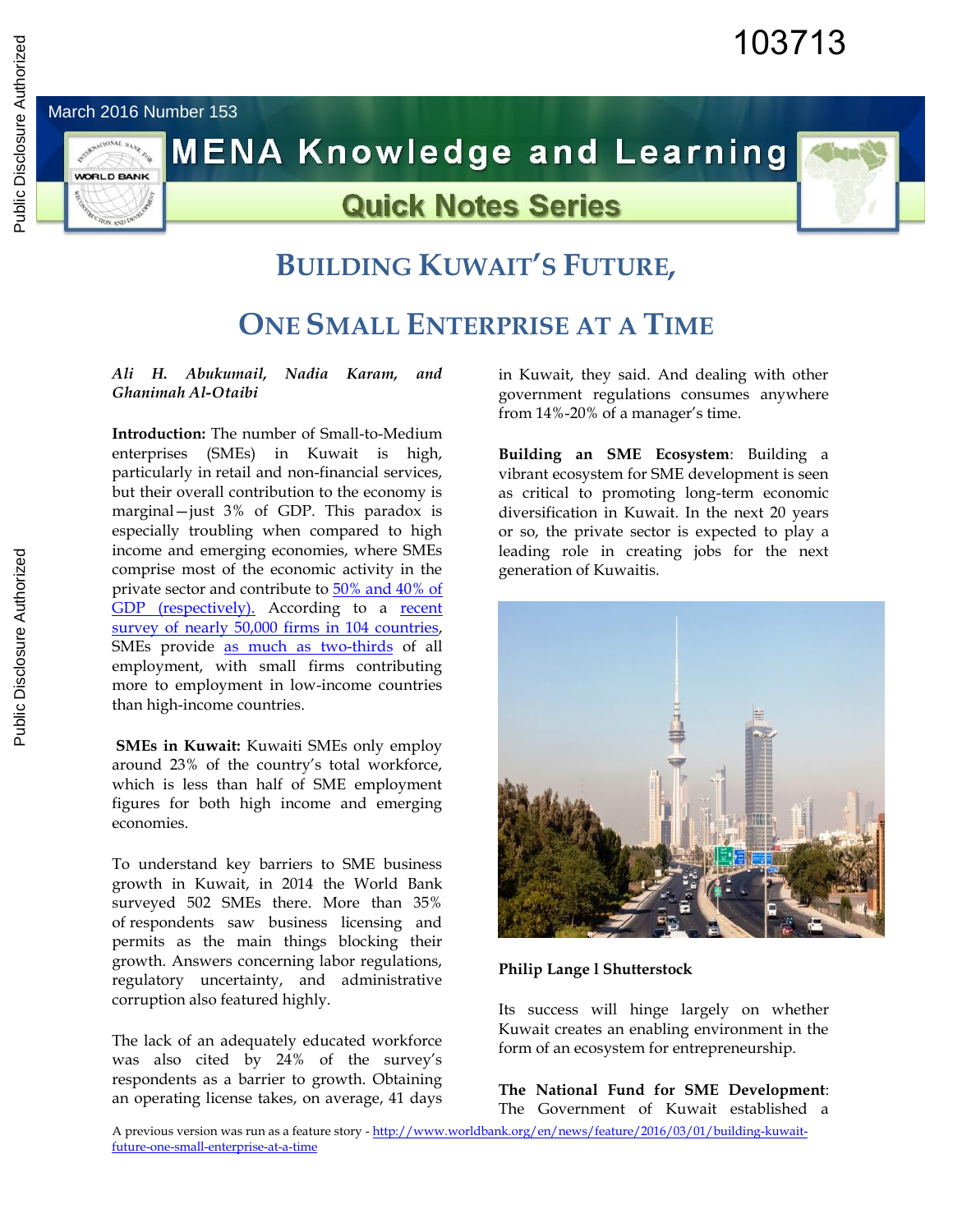National Fund for SME Development "National Fund" in April 2013. An independent public corporation with a total of 2 billion Kuwaiti Dinars (US\$7 billion) in capital, it aims to help create productive jobs for Kuwaiti professionals, increasing private participation in the economy and the amount of income diversification.

The National Fund prides itself on being the first single entity for SMEs in the Gulf. "The equivalent of the National Fund in other countries involves four or five different government entities, one for financing, one for business support, etc." said Mohammad Al-Zuhair, Chairman of the Fund.

**World Bank Support:** The World Bank is focusing its support on the institutional establishment of the Fund, a two-year technical assistance project. Since November 2013, the World Bank has supported three consecutive phases of the Fund's implementation: the development of its executive regulations, the strategy and action plan, and the organizational set-up of the Fund.

The scope of Bank support continues across five main areas:

- The first is to the SME business environment, including support for the creation of a "one-stop-shop" to help clients register and acquire operating licenses.
- The second is SME business development, which includes business improvement and training, and helping businesses link-up with local and global value chains.
- The third is developing a culture of entrepreneurship, which includes an online space for interaction between entrepreneurs, and a list of community events.

The Bank is also supporting the Kuwaiti National Fund's progress with data collection and the monitoring and evaluation of its impact.

**The National SME Forum Event**: In October 2015, the Fund organized its first national SME forum. The Bank's Trade and Competitiveness Senior Director, Annabelle Gonzalez, addressed the forum and participated in a side event organized by [Wamda,](http://www.wamda.com/) which connects aspiring youth to established entrepreneurs and industry experts.

The "Mix N' Mentor" event was attended by 70 Kuwaiti entrepreneurs and 28 local and regional mentors. They discussed the challenges facing their start-ups, including issues related to fundraising, business development, team building, and user and client growth. The event also held workshops on building and improving entrepreneurial skills.

It was well received amongst participants. About 78% of those surveyed afterwards thought it had helped energize them as entrepreneurs. Almost 90% said they would incorporate the information they had received from mentors, and more than three quarters of respondents believed their mentors would be responsive to them.

"They were really honest about the ideas we have. They gave us positive feedback, but more importantly, they shared with us the negative side of business, which I really wanted to hear and made me want to work harder," said a participant, a founding member from Dotz N Pixels.

The Bank Group has partnered with Wamda to support the National Fund's activities. Wamda's storytelling platform, [Nuwait,](http://nuwait.net.kw/)  celebrates stories from Kuwait as well as sharing, insights, trends, and resources. The platform serves as the virtual go-to reference for the local community of entrepreneurs.

"When entrepreneurs bring their passion to the table, they have to complement it with a lot of rigor," the Bank's Lead Private Sector Specialist, Parth Tewari, [told Nuwait.](http://nuwait.net.kw/video/celebrating-failure-important-kuwait-entrepreneurs) He advised entrepreneurs to "work together to create a culture of collaboration, where success and failures are celebrated in certain ways."